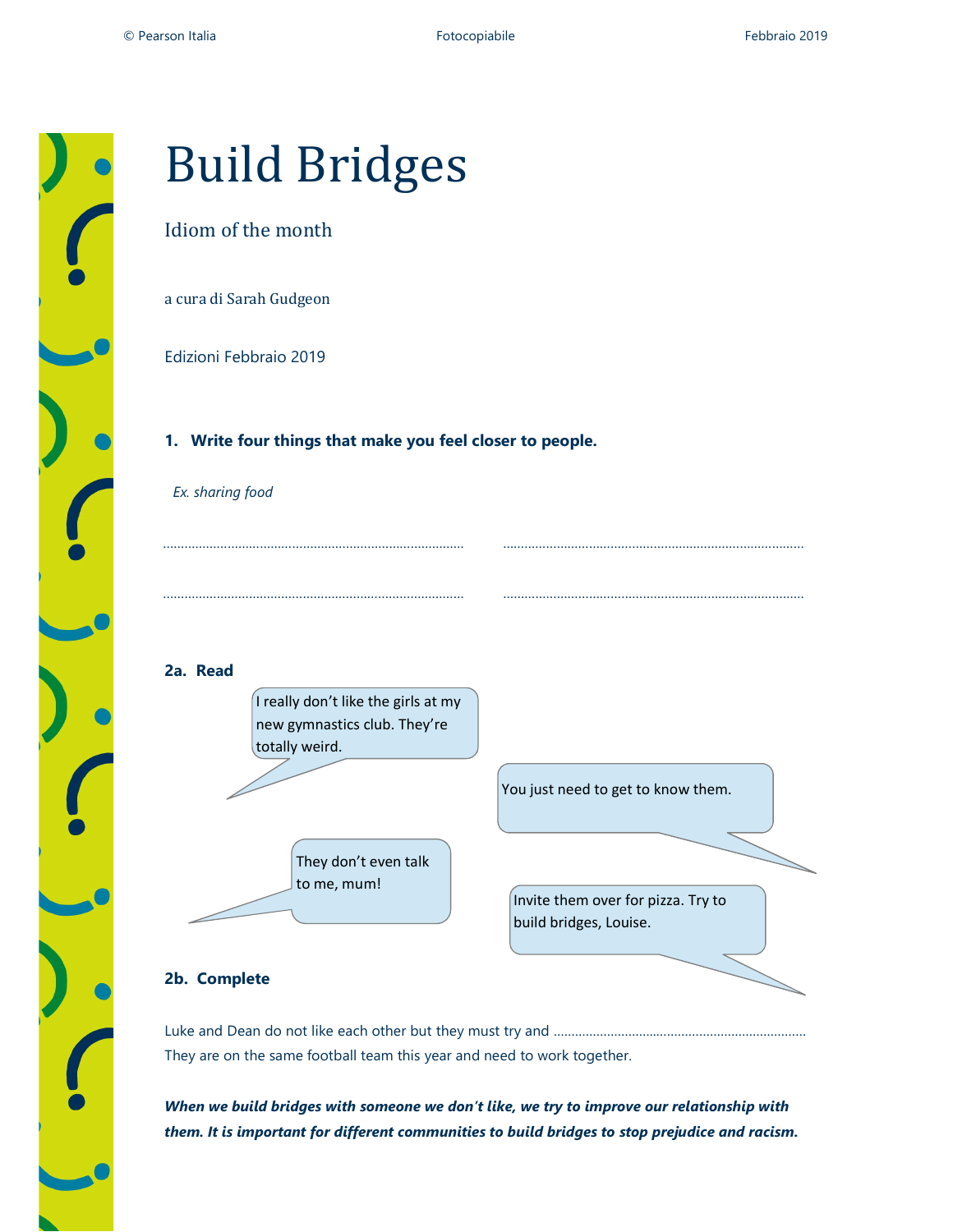| 3. Read these idioms about good relationships. Match each idiomatic phrase (a – e)<br>to the correct definition $(1 – 5)$ . |    |                                                                          |  |
|-----------------------------------------------------------------------------------------------------------------------------|----|--------------------------------------------------------------------------|--|
| a. as different as night and day                                                                                            |    | 1. to remain united even in difficult<br>moments                         |  |
| <b>b.</b> as thick as thieves                                                                                               |    | 2. to share and/or understand one<br>another's opinions, values, beliefs |  |
| c. be on the same page                                                                                                      | 3. | they are very close friends who are                                      |  |

very loyal to each other

d. speak the same language e. stick together 4. to be thinking in the same manner as someone else 5. to be totally different

### 4. Complete the sentences with an idiom from exercise 3.

- a. Jack and Mark are …………………………………………………………………………… They have been best friends since they were little and they do everything together.
- b. I want to help the environment more. Me too! Let's start a recycling campaign at school. Great idea! I wanted to do that! We're definitely………………………………………………………………………
- c. My sister and I fight a lot but we always …………………………………………………………………………. when there's a problem at home or at school.
- d. My mum and dad are ……………………………………………………………………………………………………., but their different characters complement each other. Mum's serious side balances out dad's craziness!
- e. All Sandy's friends ……………………………………………………………………………………….. They all believe in helping people in their community by volunteering at the homeless shelter.